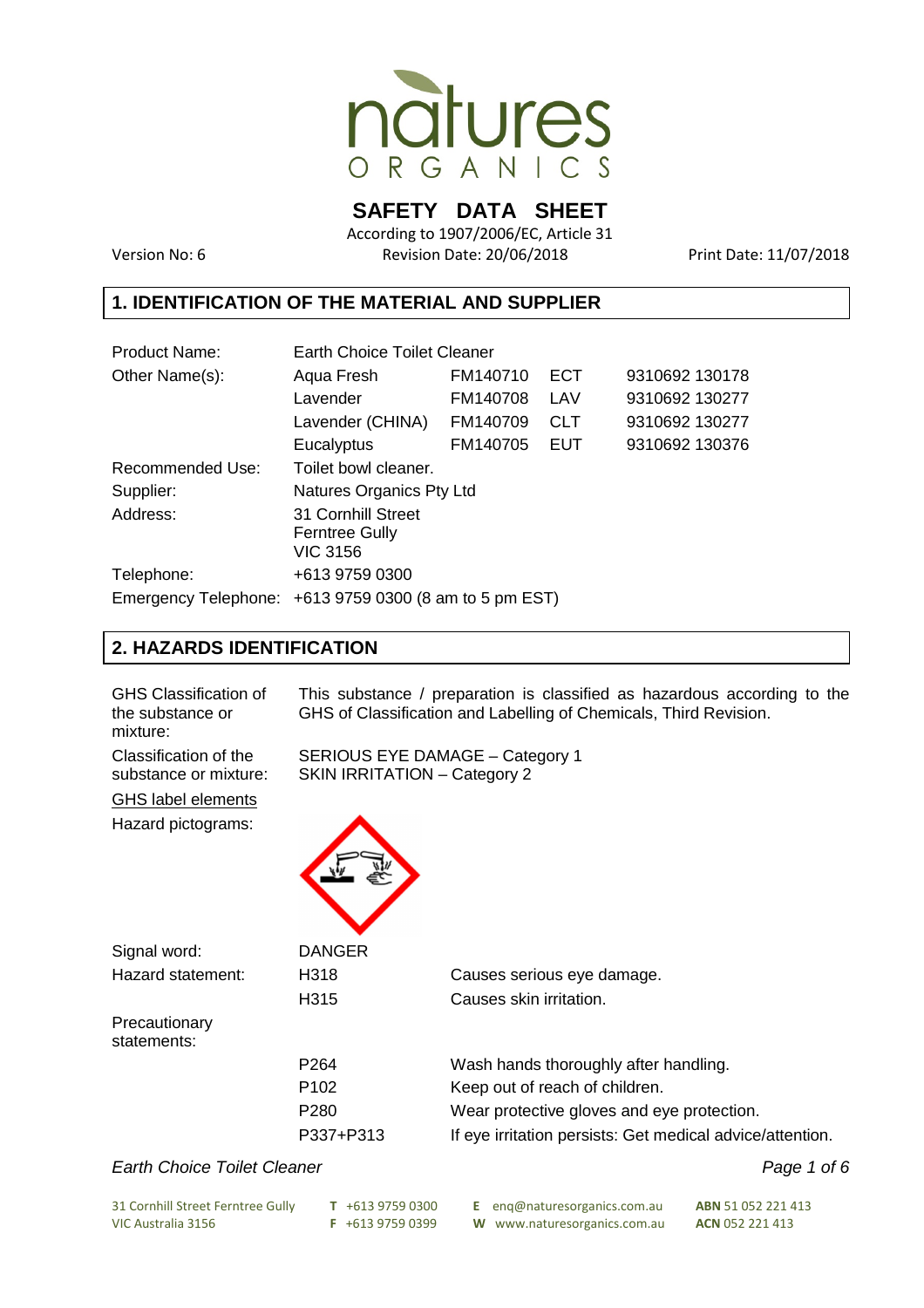| P305+P351+P338 | IF IN EYES: Rinse cautiously with water for several<br>minutes. Remove contact lenses, if present and easy<br>to do. Continue rinsing. |
|----------------|----------------------------------------------------------------------------------------------------------------------------------------|
| P310           | Immediately call a POISON CENTRE or doctor.                                                                                            |
| P302+P352      | IF ON SKIN: Wash with plenty of soap and water.                                                                                        |
| P332+P313      | If skin irritation occurs: Get medical advice/attention.                                                                               |
| P362           | Take off contaminated clothing and wash before re-<br>use.                                                                             |

## **3. COMPOSITION/INFORMATION ON INGREDIENTS**

| <b>Chemical Name</b>    | <b>CAS Number</b> | Proportion (%) |
|-------------------------|-------------------|----------------|
| Sodium Laureth Sulfate  | 9004-82-4         | ~10            |
| Cocamidopropyl Betaine  | 61789-40-0        | ~< 10          |
| Glycolic Acid           | 79-14-1           | ~10            |
| Non Hazardous Materials |                   | <b>Balance</b> |

The authorities of the European Community have selected 26 fragrance ingredients which are considered to be potential allergens. If any of these 26 fragrance ingredients are determined to be present at a level of 10 ppm (= 0.001%) or more in a leave-on personal care product or at a level of 100 ppm (= 0.01%) or more in a rinse-off personal care product or detergent product, then they must be included as an ingredient on the product label if the product is to be sold in the European Community. Whilst Australian legislation and regulations for personal care products and detergent products does not require such ingredient disclosure, it is provided below in the interests of transparency and to assist consumers in making an informed choice.

| Variant     | Fragrance ingredients which are considered to be potential allergens<br>present in the product at a level of 100 ppm $(=0.01\%)$ or more |               |        |  |  |  |
|-------------|------------------------------------------------------------------------------------------------------------------------------------------|---------------|--------|--|--|--|
| Aqua Fresh: | Limonene (d- and I-Limonene)                                                                                                             | CAS 5989-27-5 | 0.012% |  |  |  |
| Lavender:   | Limonene (d- and I-Limonene)                                                                                                             | CAS 5989-27-5 | 0.012% |  |  |  |

Linalool CAS 78-70-6 0.020%

Eucalyptus None

# **4. FIRST AID MEASURES**

| Ingestion:                   | Rinse mouth out with water. Do not induce vomiting. Give plenty of water to<br>drink. If irritation develops and persists, seek medical advice or contact the<br>Poisons Information Centre (phone Australia 13 1126, NZ 0800 764 766). |
|------------------------------|-----------------------------------------------------------------------------------------------------------------------------------------------------------------------------------------------------------------------------------------|
| Eye:                         | Immediately hold eyes open and flush with water for at least 15 minutes. If<br>irritation persists, seek medical advice.                                                                                                                |
| Skin:                        | Wipe off excess with tissue or towel. Remove contaminated clothing. Wash<br>well with water. Seek medical advice if irritation occurs.                                                                                                  |
| Inhaled:                     | Not applicable.                                                                                                                                                                                                                         |
| <b>First Aid Facilities:</b> | Workcover recommended first aid facilities appropriate to the size of the<br>workplace.                                                                                                                                                 |
| Advice to Doctor:            | Treat symptomatically.                                                                                                                                                                                                                  |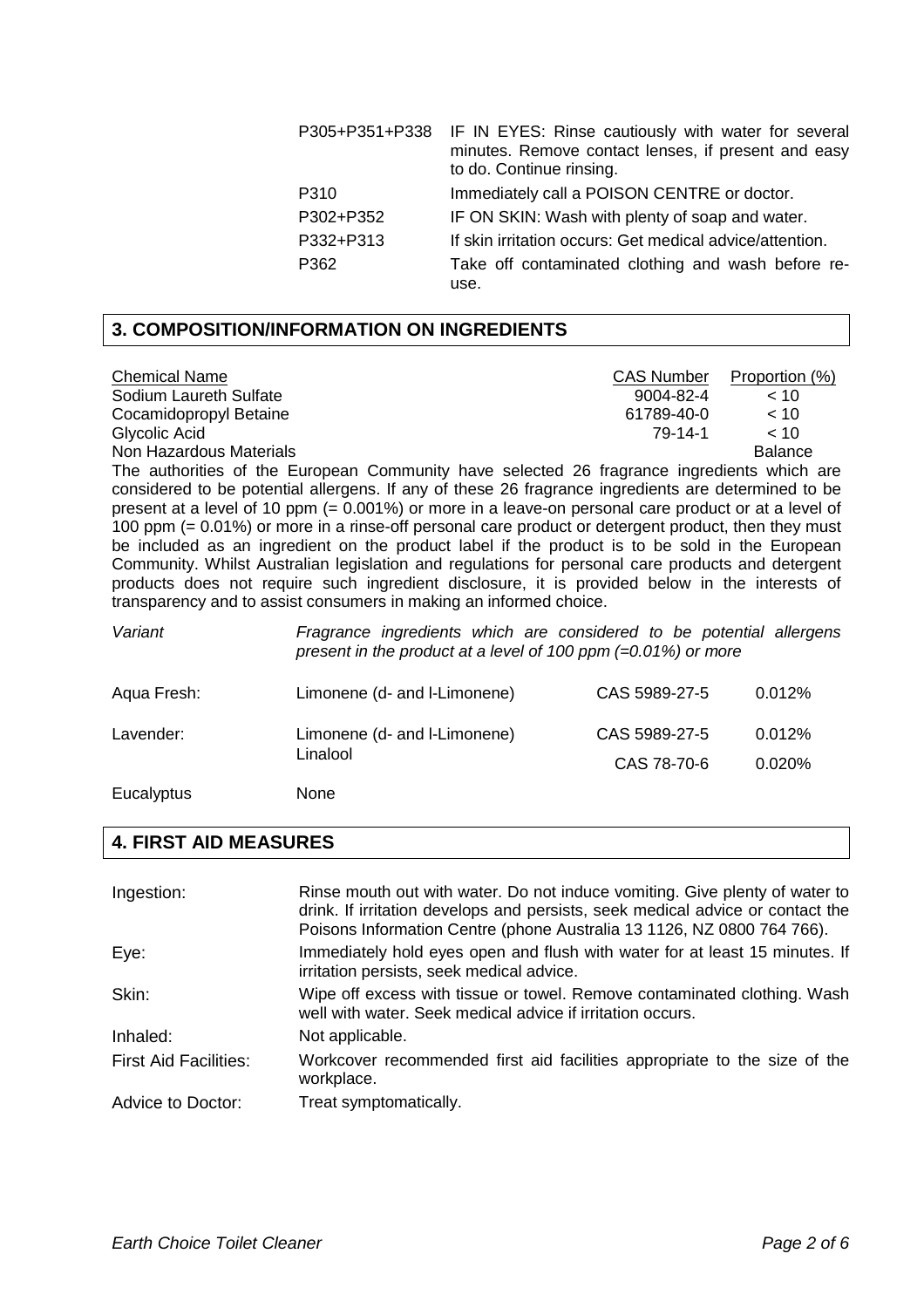# **5. FIRE FIGHTING MEASURES**

| Extinguishing media:                 | Water spray or fog, foam, dry chemical powder, carbon dioxide.                                                                                                                                                                                                                                |  |  |  |  |  |  |  |
|--------------------------------------|-----------------------------------------------------------------------------------------------------------------------------------------------------------------------------------------------------------------------------------------------------------------------------------------------|--|--|--|--|--|--|--|
| Hazards from<br>combustion products: | This mixture is not combustible under normal conditions. However, it will<br>break down under fire conditions and the hydrocarbon component will burn.<br>In a large fire, heating may produce toxic fumes containing carbon<br>monoxide, carbon dioxide, sulfur dioxide and nitrogen oxides. |  |  |  |  |  |  |  |
| Personal protective<br>equipment:    | Fire fighters to wear self-contained breathing apparatus and suitable<br>protective clothing.                                                                                                                                                                                                 |  |  |  |  |  |  |  |
| Hazchem code:                        | None assigned.                                                                                                                                                                                                                                                                                |  |  |  |  |  |  |  |

## **6. ACCIDENTAL RELEASE MEASURES**

| Emergency procedures: Slippery when spilt. Avoid accidents, clean up immediately. Wear             |  |  |                                                   |  |  |
|----------------------------------------------------------------------------------------------------|--|--|---------------------------------------------------|--|--|
|                                                                                                    |  |  | appropriate protective equipment during clean-up. |  |  |
| Methods and materials Contain spill to prevent contamination of drains / waterways I lse absorbent |  |  |                                                   |  |  |

Methods and materials for containment and clean up: Contain spill to prevent contamination of drains / waterways. Use absorbent material such as sand or earth. Collect and seal in properly labelled containers for disposal in accordance with local regulations. Wash area down with water to remove residual material.

# **7. HANDLING AND STORAGE**

| Precautions for safe<br>handling:    | Follow product label directions. Avoid eye contact. Repeated or prolonged<br>skin contact should be avoided.                                                          |
|--------------------------------------|-----------------------------------------------------------------------------------------------------------------------------------------------------------------------|
| Conditions for safe<br>storage:      | Store in original containers in a cool (below 30°C), dry, well-ventilated area<br>and out of direct sunlight. Store away from foodstuffs and foodstuff<br>containers. |
| Storage incompatibility: None known. |                                                                                                                                                                       |

## **8. EXPOSURE CONTROLS/PERSONAL PROTECTION**

National exposure standards: Australia<sup>(1)</sup>

| Ingredient               | (a)<br>CAS No.           | TWA        |                           | <b>STEL</b>          |               | Carcinogen               | <b>Notices</b> |
|--------------------------|--------------------------|------------|---------------------------|----------------------|---------------|--------------------------|----------------|
|                          |                          | (b)<br>ppm | $mq/m^{3}$ <sup>(c)</sup> | $ppm$ <sup>(b)</sup> | $mq/m^{3(c)}$ | Category                 |                |
| $\overline{\phantom{0}}$ | $\overline{\phantom{0}}$ |            |                           |                      |               | $\overline{\phantom{0}}$ |                |

where:

TWA = Time Weighted average

STEL = Short Term Exposure Limit

- (1) Worksafe Australia Exposure Standard for Atmospheric Contaminants in Occupational Environment [NOHSC:1003 1995]
- (a) CAS No. (Chemical Abstracts Service) is a unique identifying number that is assigned to each chemical.
- (b) Parts of vapour or gas per million of contaminated air by volume at 25°C and 1 atm.
- (c) Milligrams of substance per cubic metre of air.
- Sk Absorption through the skin may be a significant source of exposure.

Biological limit values: Not available.

Engineering controls: None under normal use conditions.

| Personal protective | Eves:  | Safety glasses recommended.                                              |
|---------------------|--------|--------------------------------------------------------------------------|
| equipment:          | Hands: | Nitrile gloves recommended.                                              |
|                     |        | Respiratory: Not normally a hazard due to the non-volatile nature of the |
|                     |        | product.                                                                 |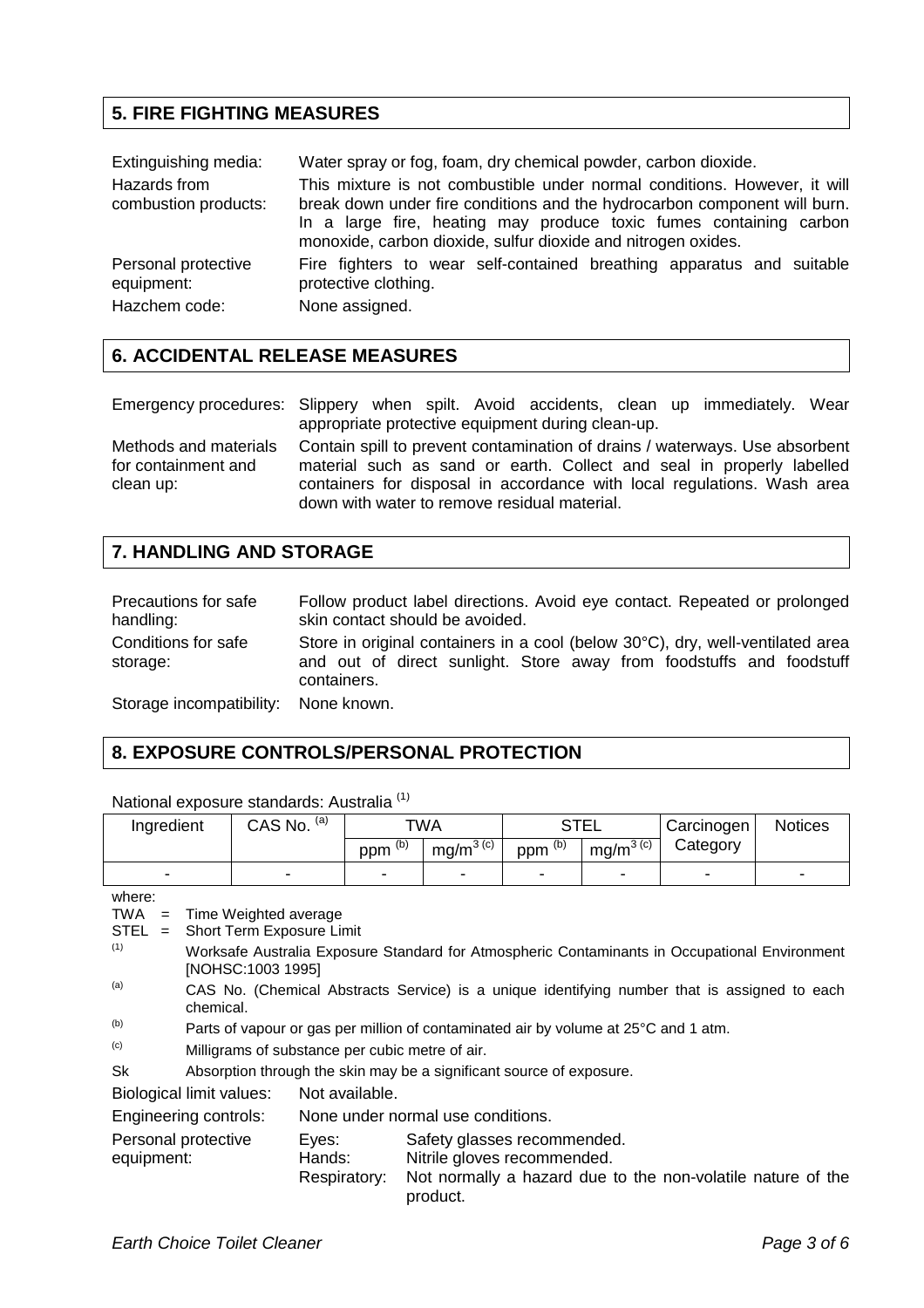#### Other: Always wash hands before smoking, eating, drinking or using the toilet.

## **9. PHYSICAL AND CHEMICAL PROPERTIES**

| Appearance                          | Variant               | Colour                                     |
|-------------------------------------|-----------------------|--------------------------------------------|
|                                     | Aqua Fresh            | Bright blue clear slightly viscous liquid. |
|                                     | Lavender              | Purple clear slightly viscous liquid.      |
| Odour                               | Variant               | Fragrance                                  |
|                                     | Aqua Fresh            | Citrus/eucalyptus                          |
|                                     | Lavender              | Lavender                                   |
|                                     | Eucalyptus            | Eucalyptus                                 |
| pH (neat)                           | $1.5 - 2.5$           |                                            |
| Vapour Pressure (kPa)               | Not available         |                                            |
| Boiling Point (°C)                  |                       | Approximately 100°C (water)                |
| Melting Point (°C)                  | Not available         |                                            |
| Solubility in Water                 | Readily soluble       |                                            |
| <b>Specific Gravity</b>             |                       | Approximately 1.026 @ 20°C                 |
| Flash Point (°C)                    | Not applicable        |                                            |
| <b>Flammability Limits</b>          | Not flammable         |                                            |
| Ignition Temperature                | Not available         |                                            |
| <b>Specific Heat Value</b>          | Not available         |                                            |
| <b>VOC Content</b>                  | $< 1\%$               |                                            |
| <b>Evaporation Rate</b>             | Not available         |                                            |
| Viscosity                           | Approximately 700 cps |                                            |
| <b>Volatile Component</b>           | $80 - 90\%$           |                                            |
| <b>Saturated Vapour</b><br>Pressure | Not available         |                                            |
| Decomposition<br>Temperature        | Not available         |                                            |

## **10. STABILITY AND REACTIVITY**

| Chemical stability:                                                                       | Stable under normal conditions.                                                                                                                                                   |
|-------------------------------------------------------------------------------------------|-----------------------------------------------------------------------------------------------------------------------------------------------------------------------------------|
| Conditions to avoid:                                                                      | Excessive heat and direct sunlight.                                                                                                                                               |
| Incompatible materials:                                                                   | Aluminium, copper, zinc, steel, potassium tartrate, oxidizing agents, alkalis,<br>alkaline earth carbonates and bicarbonates, metal nitrates, acetates,<br>cyanides and sulfides. |
| Hazardous<br>decomposition products: nitrogen oxides.<br>Hazardous reactions: None known. | Carbon monoxide, carbon dioxide, sulfur dioxide, hydrogen cyanide and                                                                                                             |

# **11. TOXICOLOGICAL INFORMATION**

Potential health effects:

Acute

Swallowed: Irritating if directly introduced to the mouth, throat and stomach. Overexposure by ingestion may result in corrosion of mucous membrane with stomach discomfort, nausea, prostration, vomiting, diarrhoea and abnormal kidney function.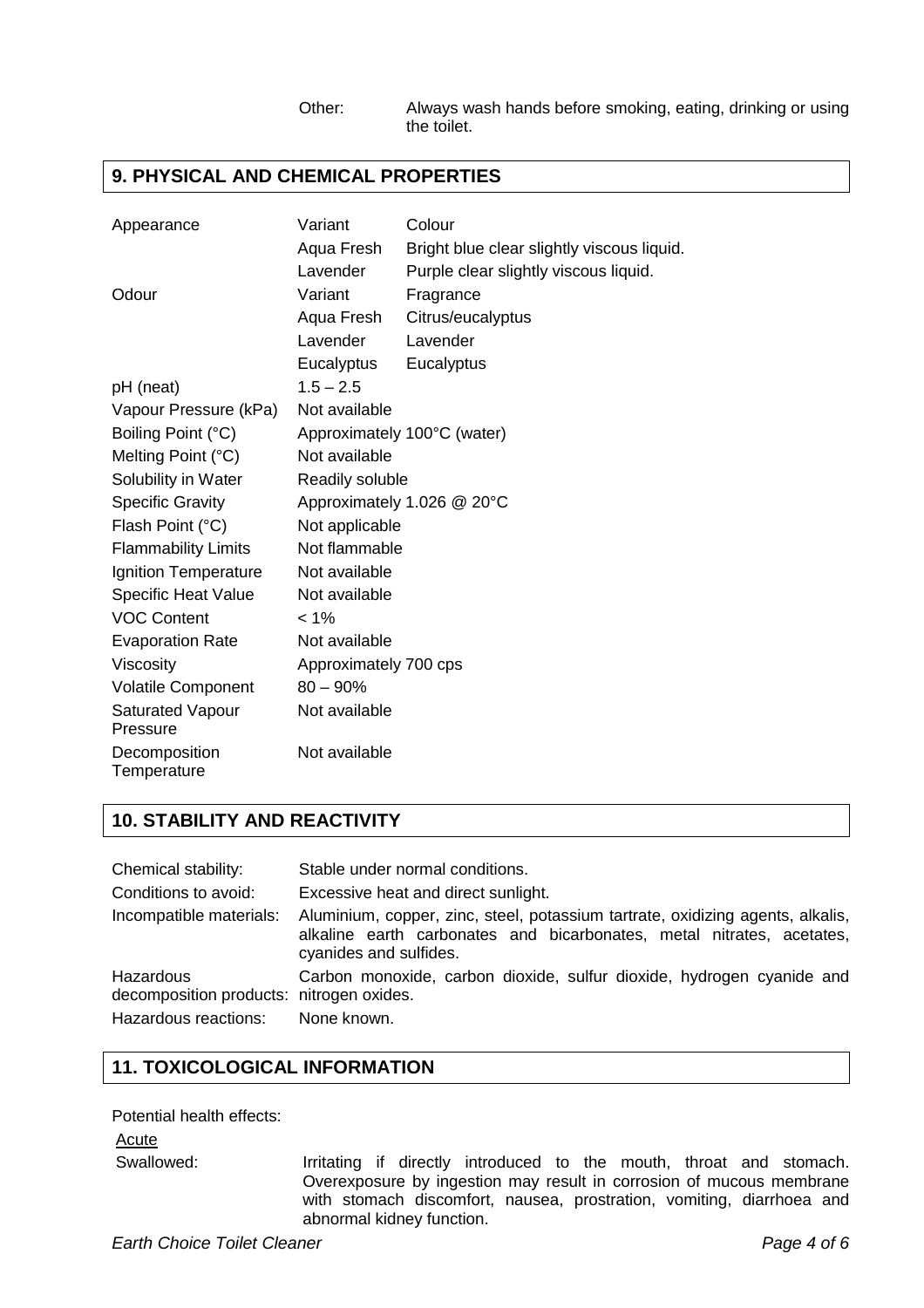|          | Ingredient                                                                                                                                                             | Oral $LD_{50}$ (rat) | Dermal $LD_{50}$ (rabbit) |
|----------|------------------------------------------------------------------------------------------------------------------------------------------------------------------------|----------------------|---------------------------|
|          | Sodium Laureth Sulfate                                                                                                                                                 | $>$ 2000 mg/kg       | $>$ 2000 mg/kg            |
|          | Cocamidopropyl Betaine                                                                                                                                                 | 2335 mg/kg           | $>$ 2000 mg/kg            |
|          | Glycolic Acid                                                                                                                                                          | 2040 mg/kg           | Not available             |
| Eye:     | Irritating if directly introduced into eyes with tearing or blurring of vision.<br>Higher exposure may cause eye corrosion with corneal or conjunctival<br>ulceration. |                      |                           |
| Skin:    | Repeated or prolonged skin contact may lead to irritation.                                                                                                             |                      |                           |
| Inhaled: | Not normally a hazard due to non-volatile nature of product.                                                                                                           |                      |                           |
| Chronic  | No information available.                                                                                                                                              |                      |                           |

#### **12. ECOLOGICAL INFORMATION**

| Ecotoxicity:                     | Ingredient                                                                                                                    | LC50 (fish) 96 hr  | EC50 (algae) 72 hr |
|----------------------------------|-------------------------------------------------------------------------------------------------------------------------------|--------------------|--------------------|
|                                  | Sodium Laureth Sulfate                                                                                                        | $2.3 \text{ mg/L}$ | Not available      |
|                                  | Cocamidopropyl Betaine                                                                                                        | $1.75 - 10$ mg/L   | $2.4$ mg/L         |
|                                  | Glycolic Acid                                                                                                                 | 164 $mg/L$         | $21.6$ mg/L        |
| Persistence and<br>Degradability | The surfactants contained in this product are classified as readily<br>biodegradable according to OECD criteria 301B or 301D. |                    |                    |
| Mobility                         | No information available.                                                                                                     |                    |                    |
| Other                            | Avoid contaminating waterways.                                                                                                |                    |                    |

#### **13. DISPOSAL CONSIDERATIONS**

Waste disposal: Dispose of by incineration or burial in an approved landfill in accordance with Commonwealth, State and Local Government regulations.

# **14. TRANSPORT INFORMATION**

Not classified as Dangerous Goods according to the Australian Code for the Transport of Dangerous Goods by Road and Rail.

| <b>UN Number:</b>                | None |
|----------------------------------|------|
| Proper Shipping Name:            | None |
| <b>Dangerous Goods</b><br>Class: | None |
| <b>Subsidiary Risk:</b>          | None |
| Pack Group:                      | None |
| Hazchem Code:                    | None |
| Marine Pollutant:                | N٥   |
| Special precautions for<br>user: | None |
|                                  |      |

## **15. REGULATORY INFORMATION**

#### Poisons Schedule: None.

 All components of this product are listed on the Australian Inventory of Chemical Substances (AICS).